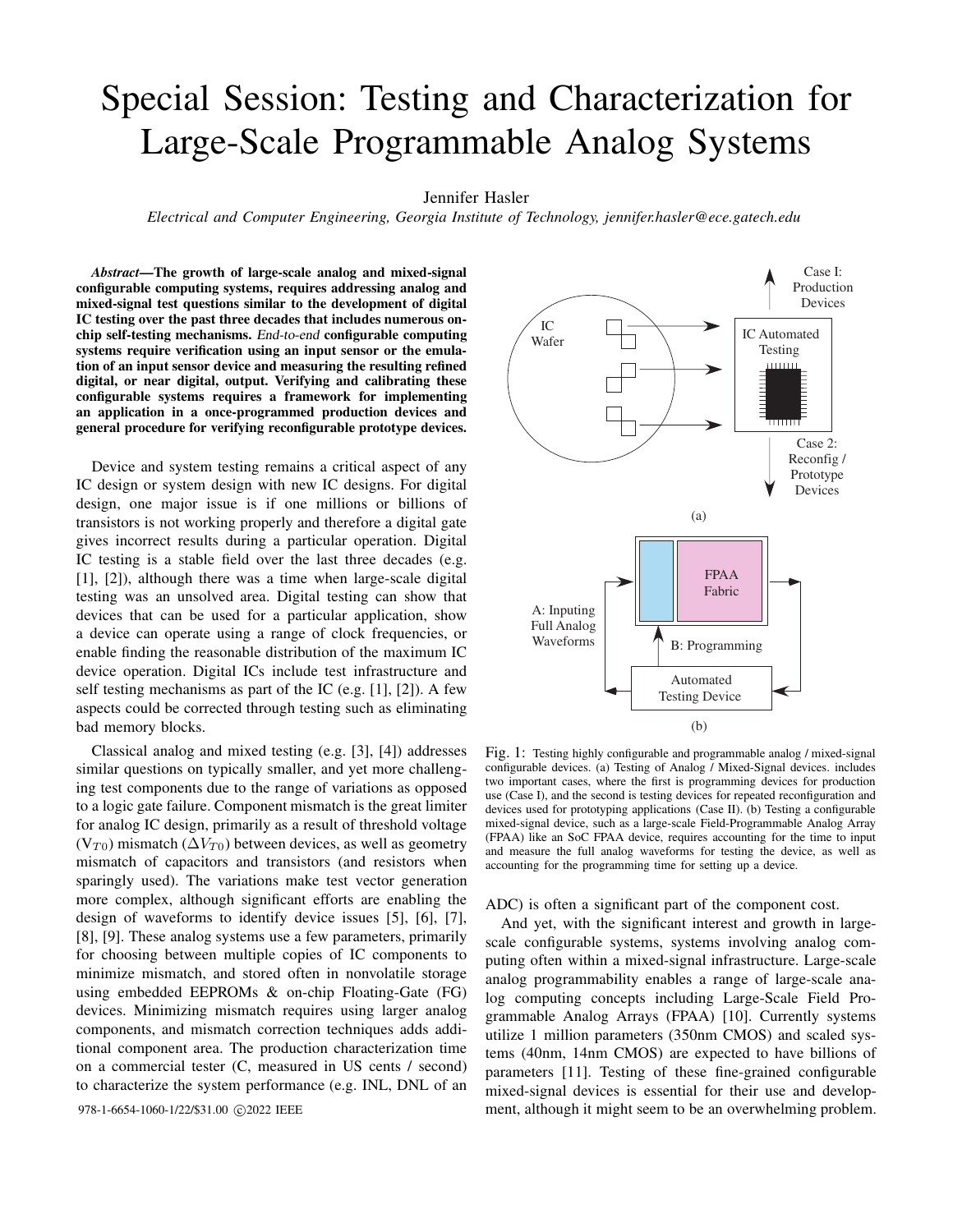

Fig. 2: Several self-test structures (shaded regions) can be initially targeted and measured on an FPAA device for core FPAA components (e.g. A1, A2, A3, A4), then target the full system modifying the system parameters based on these initial tests. The deployed area cost of these test-structures is negligible.

Although most of the current development does not utilize commercial testing equipment, one expects significant interest to integrate the integrated FPAA testing [12] and tool [13], [14] infrastructure with commercial testing (Fig. 1). This discussion will work through a framework for verifying and calibration of configurable analog computing systems (Sec. I), then overview FG and FPAA devices (Sec. II) to move towards optimizing the programming time for large-scale FG systems to minimize one aspect of commercial testing time (Sec. III).

These configurable systems are often used for end-to-end computing systems that start from a sensor device and output a refined representation, such as a classified result. Testing these systems requires an electrical representation of the input sensor that can be compiled into the IC (e.g. a capacitor to represent a sensor capacitor) as part of the test structure, or simply require one or a vector of analog input voltages from a stored signal played through a DAC (e.g. acoustic, image sensors). End-to-end systems provide efficient platforms for analog computation as the inputs typically start as an analog result, and the digital or near digital outputs minimize the number and complexity of output data converters. Having an analog system as a co-processor with a huge bank of data converters tends to not provide most of the benefits of analog computation.

## I. FRAMEWORK FOR VERIFICATION AND CALIBRATION OF LARGE-SCALE CONFIGURABLE ANALOG SYSTEMS

Valid configurable (e.g. FPAA) requires testing and programming for both once-programmed production devices as well as reconfigurable prototype devices (Fig. 1). In the first case (Fig. 1a, Case 1), the measurement and calibration is limited to what is necessary for that application, and in the second case (Fig. 1b, Case 2), the measurement and calibration requires a general procedure to verify the entire device. Both cases require the setup time for the equipment connected to a production digital tester.

The first case (Case 1) stamps a product into the configurable device. Creating a set of single programmed devices (Case I) requires testing a single application with the required input signal and comparisons to the desired output signals. Testing cost (C) is proportional to testing time that is the combination of the time for Inputing Full Analog Waveforms (A, Fig. 1b) into the device under test for each iteration, and the time for Programming (B, Fig. 1b) or reprogramming the device for each iteration. Testing time is correlated with the application frequency range. An acoustic processing device requires time for the lowest frequency (e.g. 20-100Hz) signals to be part of the computed output, where seconds of testing time is not unusual for many of these applications. The tester time, and resulting tester cost, is highly dependent on the application. The golden system was generated likely with a Case 2 tested device with the associated design tools.

The second case (Case 2) enables an often-reconfigurable product for prototyping or in-field reprogramming. A generally programmed highly configurable device requires initial verification and calibration for proper functioning of the programming infrastructure, as well as calibrating any device that has configurable parameters different from the programming expectations. Mapping potential component mismatches requires testing programmable devices. Initial development using this device would optimize the development for Case 1.

Both cases benefit from compiled self-test approaches are compiled into the device for measurement and calibration (Fig. 2). Initial self-test algorithms and measurements [15], including an optimized linear Vector-Matrix Multiplier (VMM) [16], show the opportunities and potential algorithms for these demonstrations. Repeatable and reliable FG programming allows initial components can be compiled and optimized, and enables the entire system to be compiled using these new optimized parameters with no additional required area cost. These steps do require additional tester time (and cost) for the additional programming and measurement, further requiring fast FG programming infrastructure. These approaches utilize programmable circuits with low temperature sensitivities even using subthreshold transistors [17], [18], enabling robust analog computing engines not constrained to a 2-3 degree range (e.g. [19]).

### II. OVERVIEW OF FLOATING-GATES (FG) AND FPAAS

Reviewing the basic properties of FG devices sets the framework for the verification opportunities and challenges. A FG device (Fig. 3) is a combination of a capacitive divider and pFET transistor. The capacitive divider is modeled as

$$
V_{fg} = \frac{C_1}{C_T} V_g + V_{offset} \tag{1}
$$

where  $C_T$  is the total capacitance at the floating-gate node  $(C_T = C_1 + C_w)$ , and  $V_{offset}$  is due to charge at the floatinggate node. A Saturated pFET transistor as a function of the gate ( $V_{fg}$ ) and source ( $V_s$ ) nodes and the well voltage at  $V_{dd}$ ) is (ignoring drain effects)

$$
I = I_{th}e^{(\kappa(V_{dd} - V_{fg} - V_{T0}) - (V_{dd} - V_s))/U_T}
$$
 (2)

where  $\kappa$  is the V<sub>fq</sub> to surface potential coupling, and  $U_T$  is the thermal voltage (kT/q  $\approx$  25mV at 300K). The combined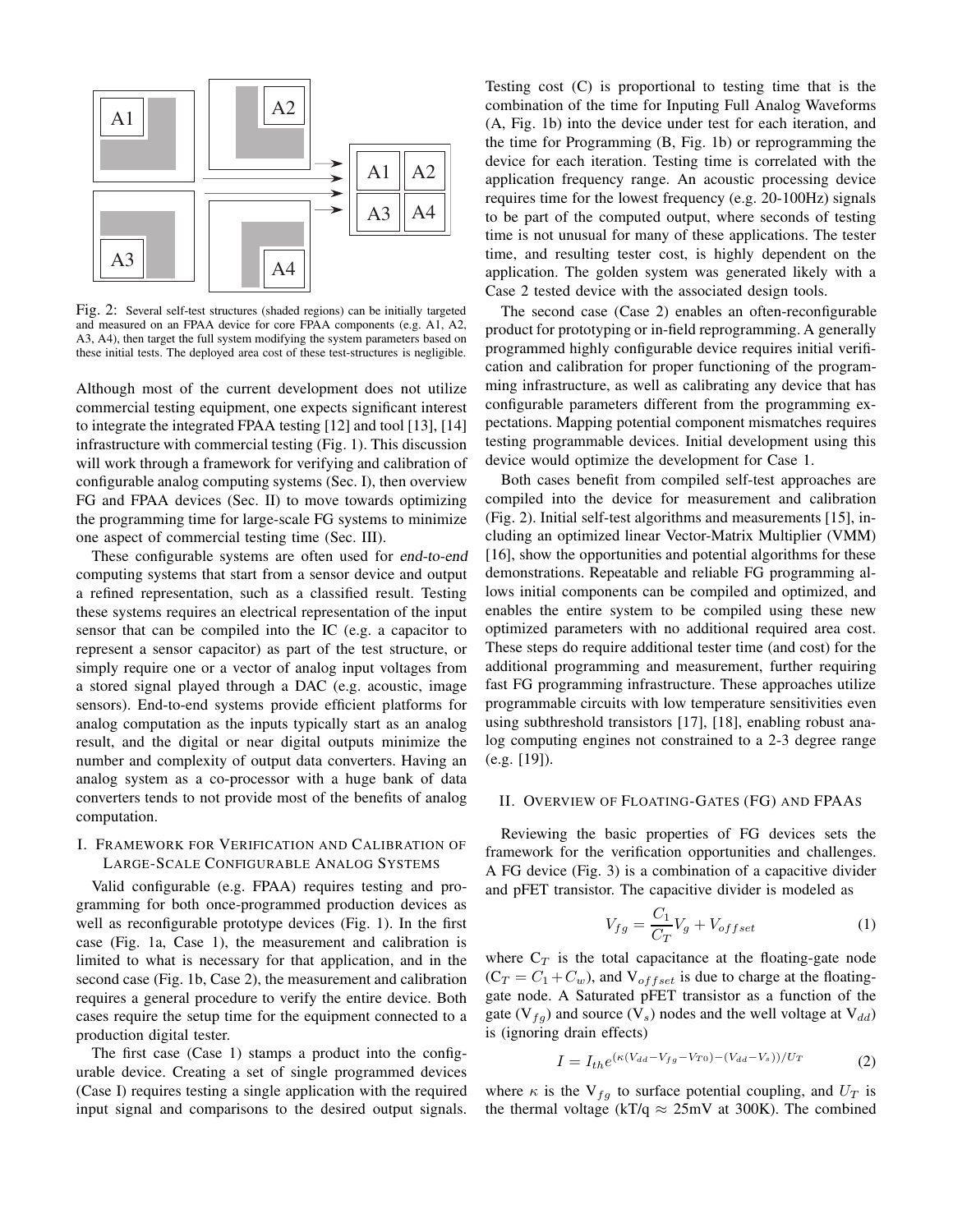

Fig. 3: Illustration of a FG device that is a combination of a capacitive voltage divider and a standard pFET transistor in a standard CMOS process. The current-voltage curves for this device are similar to a typical transistor except that the gate to surface potential  $(\kappa)$  decreases by the larger capacitive divider, and the stored charge provides a free parameter that can be viewed as a flatband voltage (V $_{fq}$ ) or V $_{T0}$  shift) or as a multiplicative subthreshold factor.

model for the FG pFET device is

$$
I = I_{th}e^{(\kappa(V_{dd} - V_{offset} - V_{T0}) - \kappa_{eff}V_g - (V_{dd} - V_s))/U_T}
$$
 (3)

 $\kappa_{eff}$  is an effective  $\kappa$  equal to  $\kappa C_1/C_T$ . A FG device is a free parameter, where that parameter could be either a variable  $V_{T0}$  (effectively flatband voltage (V<sub>fb</sub>)), or a multiplicative weight in subthreshold operation (FIg. 3). FG elements enable the wide programmability in the FPAA devices [10], [11], including computing in the routing achieved by enabling programming of FG nodes outside of the operating power supply as the floating-node does not have a DC path to GND. FPAA arrays include combinations of analog and digital components (Fig. 4) within the same fabric as well as additional edge devices (e.g.  $\mu$ P and DACs). The crossbar routing components can be utilized as analog computing elements, further expanding the verification space [20].

A device is considered not working when it is out of specification, and yet, if there is a way to bring that device into useful operation, the overall yeilds and performance improve. For example, CMOS imagers are concerned about dead pixels that are effectively pixel elements with parameters operating out of specification. Imagers with analog programmable FG devices can access the entire array of pixels, eliminating effectively any identified dead pixel [21]. The analog computation, and the direct nonvolatile analog correction of the primary source of mismatch ( $\Delta V_{T0}$ ), results in near ideal yields if only there is sufficient time available to measure and correct these devices. In general, we rarely find non-functional devices in a configurable array even after considerable classroom student stress on these devices; devices are more likely to fail because of damage to other board components or damage to pin components. The programmed FG elements hold charge within 1 to  $100\mu$ V accuracy over 10 year lifetimes [22], [23]. These questions directly lead to asking the speed of programming and of the measurements to improve the programming.

## III. OPTIMIZING LARGE-SCALE FG PROGRAMMING TIME

On-chip FG Programming and Measurement time directly impacts the device cost (Fig. 1b); all digital FG programming interface both minimizes tester complexity as well as minimizes tester time (e.g. [24]). Generalized FG programming of heterogeneous components transforms the general configuration of components (Run mode) into a crossbar or island of crossbars enabling individual measurement and programming selectivity of any element in the array (Fig. 4) [25], [24]. Hot-electron injection programming enables precise and nearly ideal selectivity measuring and programming FG devices, while the typical mismatch for electron tunneling tends to reserve this function for block erase of these devices. To minimize the number of erasing and full reprogram cycles, programming iterations should be designed to undershoot programming targets to enable fast programming of tuned parameters.

Device current measurement requires the longest amount of time for a programming iteration. The measured output device current is transformed into a voltage and then converted into a digital value to compare with a desired target result (Fig. 4). The measurement system (Fig. 4) can either measure each FG device in a serial manner, typical to existing SoC FPAA devices [10], [24], or could parallelize the current to digital measurement by measuring each row or measuring blocks in parallel [25] (Fig. 4). The added area for the parallel measurement infrastructure is a small additional cost that is offset by the significantly reduced tester time. Typically the cost of one-second of tester time is in the ballpark of  $250 \mu m$  $x 250 \mu m$  of die are in a typical 350nm CMOS process.

FG devices can correct for device mismatch either in production programming or for an often reprogrammable device given a calibration step. This calibration step requires tester time, as well as user storage of the mismatch parameter. One FG calibration example is the use of direct vs. indirect FG configurations (Fig. 5). Indirect programming, where a different pFET device is used for operation as compared with measurement and programming, significantly decreases the number of reconfiguration switches, including switches in the datapath, while incurring  $\Delta V_{T0}$  mismatch, and to a lesser extent  $\kappa$  mismatch, between the two pFETs that must be calibrated. Direct programming eliminates this  $\Delta V_{fg}$  mismatch, and resulting calibration, while requiring additional switches. This issue directly illustrates the tradeoff between the cost of die area and the cost of tester time. Several circuits currently utilize indirect programming (Fig. 5), such as the SoC FPAA switches [10] enabling a wide programming range (pA to 100s fo  $\mu$ A), differential pairs with FG input transistors [10], and realistic neuron models [26]. Going forward, one might expect to minimize the use of indirect programming except where the resulting die cost or loss of circuit performance makes using direct programming prohibitive. With CMOS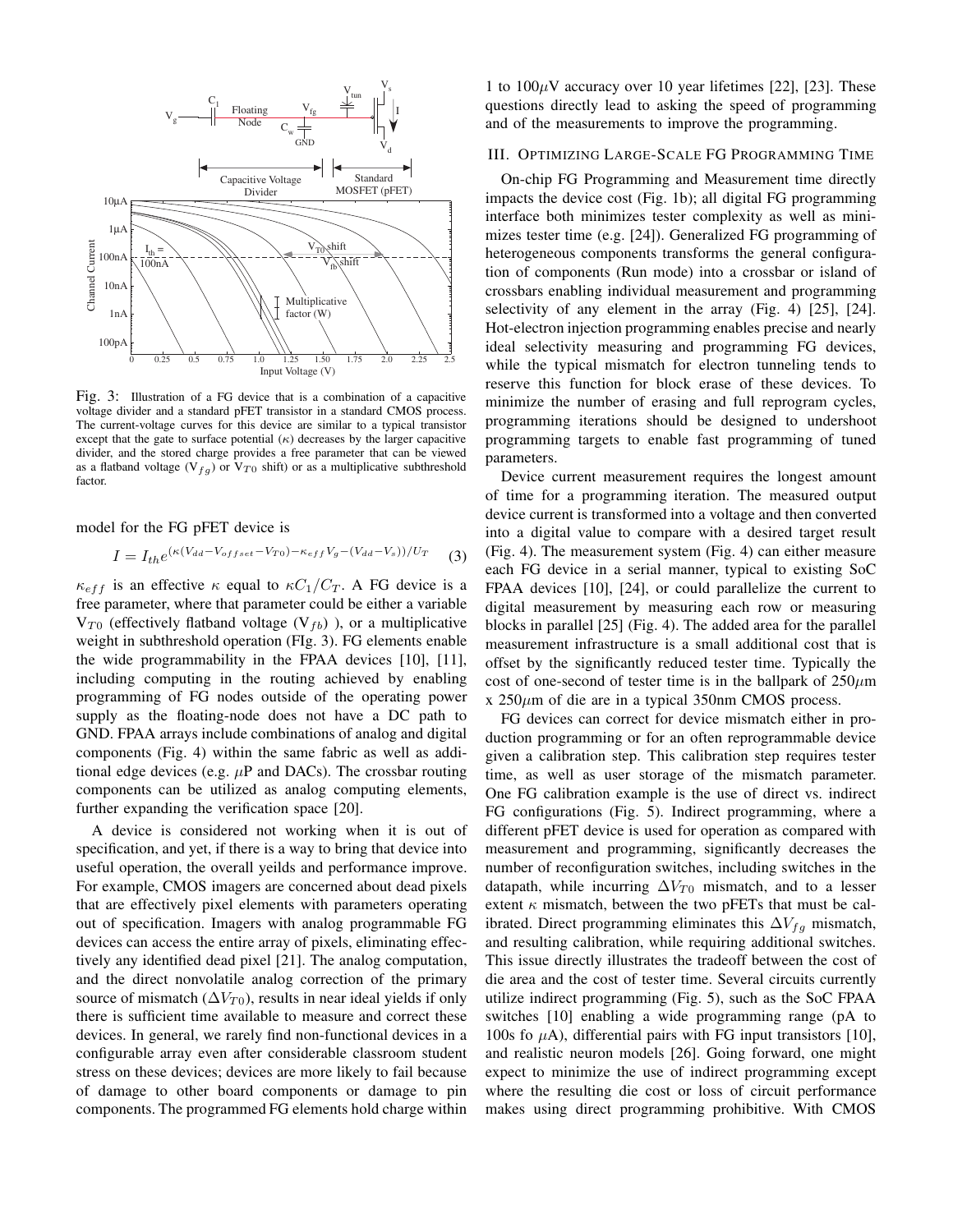

Fig. 4: Programming a configurable analog (A) and digital (D) array, typical of an SoC FPAA, requires reconfiguring the FG array elements to a crossbar of devices or islands of crossbar devices. At the row-wise drain terminals for the programming array, one can have a serial measurement of each FG device or a row-parallel measurement of the FG devices. Measuring the FG device requires the longest time of any programming step, even with the on-chip current-to-voltage (I-V) transistor element.



Fig. 5: The tradeoff between Direct and Indirect FG programming. Direct FG programming results in little to no mismatch between the programmed and operating FG values for a single device, although requiring more switches in a general configuration to switch between the operating mode (Run) and programming mode (Prog). Many configurations could move these switches to the edge of an array or island of devices. Indirect FG programming significantly reduces the number of switches required, including switches directly in the device datapaths that could affect performance, but must account for mismatch in the threshold voltage (V<sub>T0</sub>) and gate to surface-potential coupling ( $\kappa$ ). Indirect FG programming enables the FG switch with wide current range and FG-input differential amplifier used throughout FG FPAA implementations.

scaling, additional switches are less costly, as well as future architectures using islands of FG elements benefit less from indirect programming architectures.

#### IV. SUMMARY AND DISCUSSIONS

This discussion showed a framework to address analog and mixed-signal verification for large-scale analog and mixedsignal configurable computing systems, potentially enabling similar test methods to digital IC testing. End-to-end configurable computing systems require verification from an input sensor or emulated input sensor compiled on the configurable device through the refined digital or near-digital output. Two frameworks enable verification both for implementing onceprogrammed production devices as well as for calibrating reconfigurable prototype devices. This discussion showed a framework for verifying and calibration of configurable analog computing systems, as well as the impact of FG elements in these configurable (e.g. FPAA) devices, and the aspects required to optimize the programming time to help minimize commercial testing cost.

Testing of end-to-end programmable and configurable systems opens a number of potential opportunities. The high-level of flexibility of these configurable analog devices [11] enables a number of new applications such as secure applications